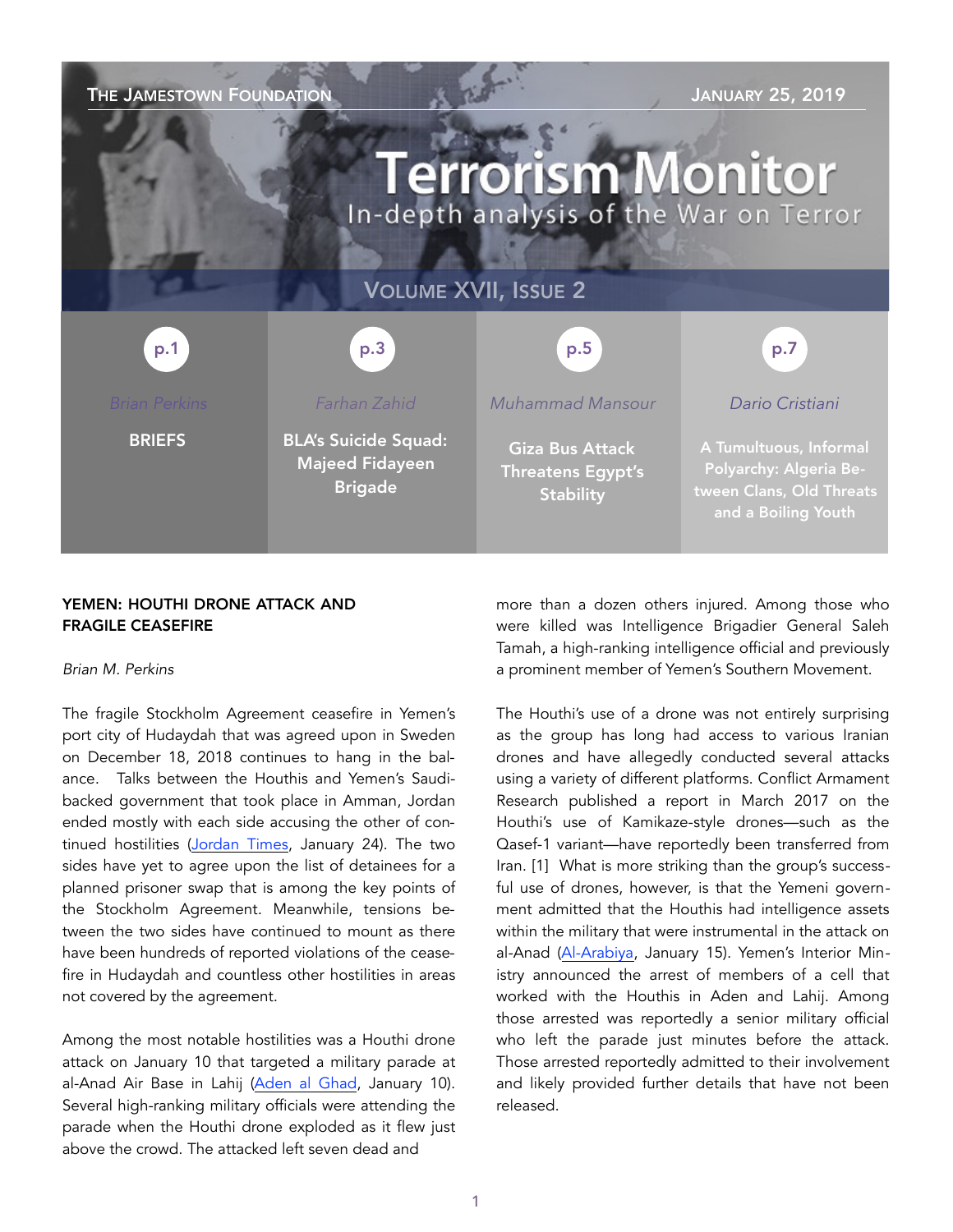The Saudi coalition has since announced that it had identified the drone used as an Iranian-made Shahed-129 and that the group is housing drone stockpiles in residential areas. The coalition has conducted several airstrikes over the past two weeks reportedly targeting drone storage warehouses and manufacturing sites as well as training grounds in Sanaa [\(Arab News,](http://www.arabnews.com/node/1438701/middle-east) January 21).

It is unclear if the airstrikes did in fact destroy a significant number of Houthi drones, but the back and forth attacks between the two sides—even in areas not covered by the Stockholm Agreement—will continue to make the fragile ceasefire in Hudaydah less and less likely to hold.

#### **Notes**

[1] To access the March 2017, Conflict Armament Research report on "Iranian Technology Transfers to Yemen," go to http://www.conflictarm.com/publications/

*Brian Perkins is the Editor of Terrorism Monitor* 

## SOMALIA: CLASHES BETWEEN ISLAMIC STATE AND AL-SHABAAB CONTINUE

## *Brian Perkins*

Fighting between the Islamic State (IS) and al-Shabaab in Somalia has intensified significantly over the past several months. Al-Shabaab has executed and detained countless members who have defected, or shown loyalty, to IS since the group first began recruiting after gaining a foothold in Somalia in 2015. IS' expansion and initial recruitment in Somalia has mimicked the tactics it has used in countless other countries—the group relies heavily on drawing disenfranchised members of preexisting militant organizations.

The fighting between the two groups began to escalate in November 2018, shortly after IS' deputy leader, Mohad Moalim, was found dead on a beach near Mogadishu ([Garowe Online](https://www.garoweonline.com/en/news/somalia/somalia-isil-affiliate-dep), October 23, 2018). Moalim was reportedly abducted several days prior while he was traveling in the city.

IS directly threatened al-Shabaab on December 20, 2018 in Naba 161, the group's official weekly newsletter ([Jihadology,](https://azelin.files.wordpress.com/2018/12/The-Islamic-State-al-Naba%CC%84_-Newsletter-161.pdf) December 20, 2018). The issue detailed al-Shabaab's efforts to detain and execute IS members and its crimes against the soldiers of the Caliphate. The IS leadership went on to warn of an impending response while detailing its own previous attack against al-Shabaab fighters in B'ir Mirali, in which the group claimed to have killed 14 members and injured several others.

On the same day Naba 161 was released, al-Shabaab's al-Kata'ib Media Foundation released a document in which the group's leadership discussed how IS was fomenting dissent amongst its ranks and lambasted its rival for committing acts in opposition of Islamic Shariah. Leadership also called upon its members to eliminate the "disease" of IS in Somalia.

The two groups' areas of operation have increasingly overlapped in the past year as IS has expanded its presence beyond its base in Puntland. Most notably, IS has made its way into Mogadishu seemingly to help raise funds through similar schemes as al-Shabaab. Both groups extort taxes from local traders and merchants and attempt to force businesses to pay protection money. According to Somalia's National Intelligence Agency,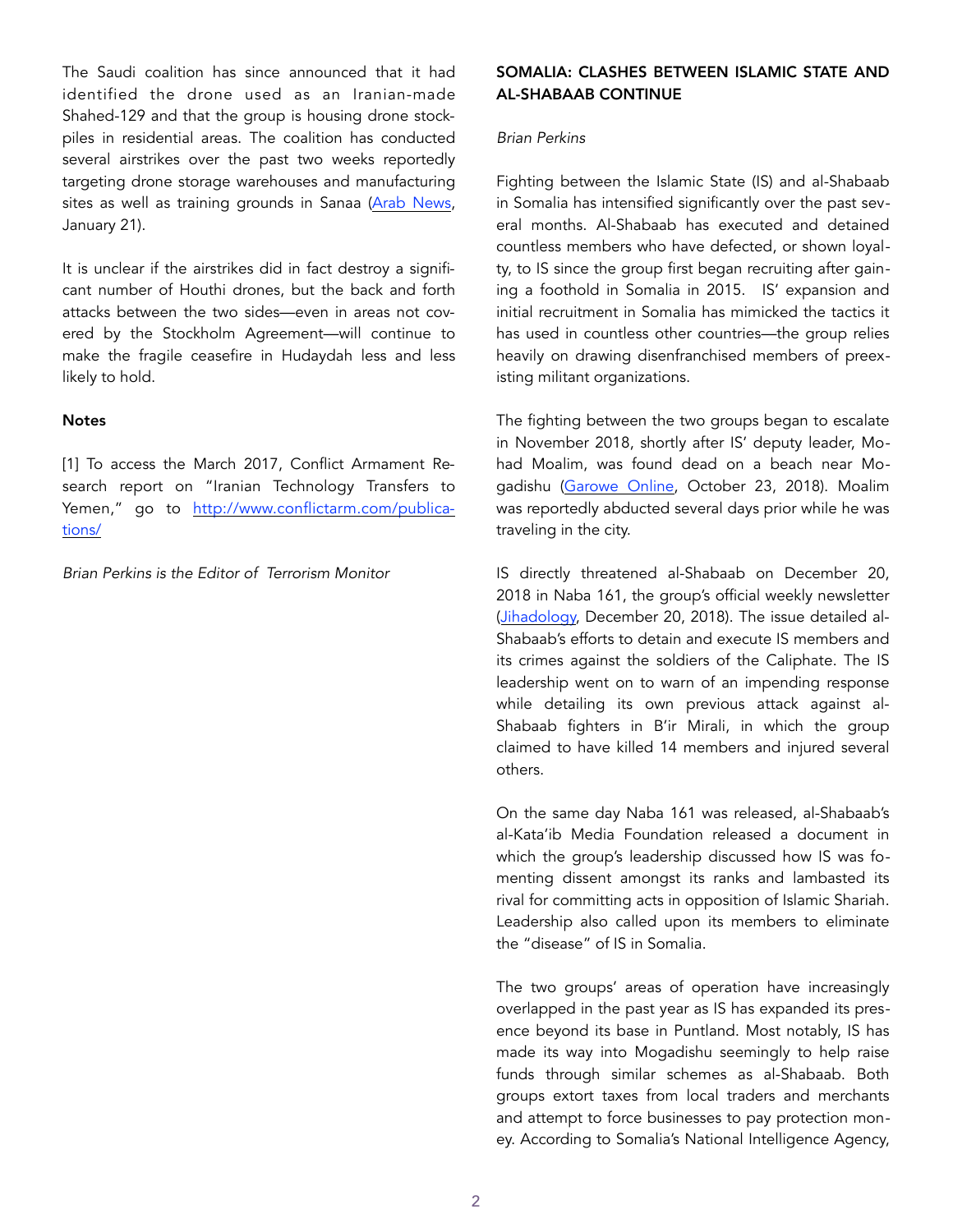IS has killed several notable businessmen and attacked other businesses for failing to pay taxes or protection money ([Garowe Online](https://www.garoweonline.com/en/news/somalia/al-shabab-isil-engage-in-an-economic-war), December 4, 2018). In September, IS fighters reportedly detonated a bomb outside of Salama Bank in Mogadishu and attacked a senior bank official for failing to pay extortion money. According to intelligence officials, many businesses are paying extortion money to both IS and al-Shabaab. With al-Shabaab already capturing and executing IS members in Mogadishu, the likelihood of armed clashes between the two groups breaking out in urban settings is likely to increase as they both attempt to raise funds through the same channels.

The IS branch in Somalia is unlikely to overtake al-Shabaab in terms of members or operational capabilities in the near term. The ongoing rift with al-Shabaab, however, will be far more detrimental to the fledgling IS branch, but it will likely collectively weaken both groups, to a degree, as the two attempt to sow dissension among each other's ranks and slowly reduce each other's ranks through armed attacks and executions.

*Brian Perkins is the Editor of Terrorism Monitor* 

# BLA's Suicide Squad: Majeed Fidayeen Brigade

## *Farhan Zahid*

# Background

The Baluchistan Liberation Army (BLA) is considered one of the oldest Baluch nationalist-separatist terrorist groups operating in the Baluchistan province of Pakistan. The ongoing insurgency started in 2006. The BLA is led by Harbayar Marri, whose father, Nawab Khair Bakhsh Marri, founded the BLA during the 1970s insurgency in Baluchistan. The current Baluch nationalistseparatist insurgency in Baluchistan is the fifth since the independence of Pakistan in 1947.

The Majeed Fidayeen Brigade, which was established in 2011, is an elite unit of the BLA and acts as a suicide squad (*fidayeen*) for the organization. The word *fidayeen* is an Arabic word to describe being martyred while attempting to carry out an attack on the enemy. Militant organizations ranging from the Palestine Liberation Organization (PLO), Hamas and Hezbollah to global Islamist terrorist organizations such as al-Qaeda and Islamic State use the same term for carrying out suicide attacks. Pakistani jihadist organizations such as Lashkare-Jhangvi, Lashkar-e-Taiba, Jaish-e-Mohammad and others also use the same terminology for their suicide attacks, usually referring to them as martyrdom operations or *fidayeen* missions.

The elite unit is named after Abdul Majeed Baloch, one of former Pakistani Prime Minister Zulfiqar Bhutto's bodyguards. While on duty, Majeed attempted to assassinate Bhutto but was ultimately killed by other security guards. The assassination attempt occurred after Bhutto ordered a military operation against the Baluch insurgents in 1975 ([PICSS,](https://www.picss.net/fidayeen-majeed-brigade-the-elite-unit-of-bla/) November 26, 2018).

The Majeed Fidayeen Brigade has perpetrated a number of suicide attacks against Pakistani security forces and Chinese nationals working for the China-Pakistan Economic Corridor (CPEC) projects in Baluchistan and Sindh provinces. The first suicide attack carried out and claimed by the Majeed Fidayeen Brigade was on December 30, 2011, when the group attempted to kill former Minister Nasser Mengal at his house in Quetta with a suicide vehicle-borne improvised explosive device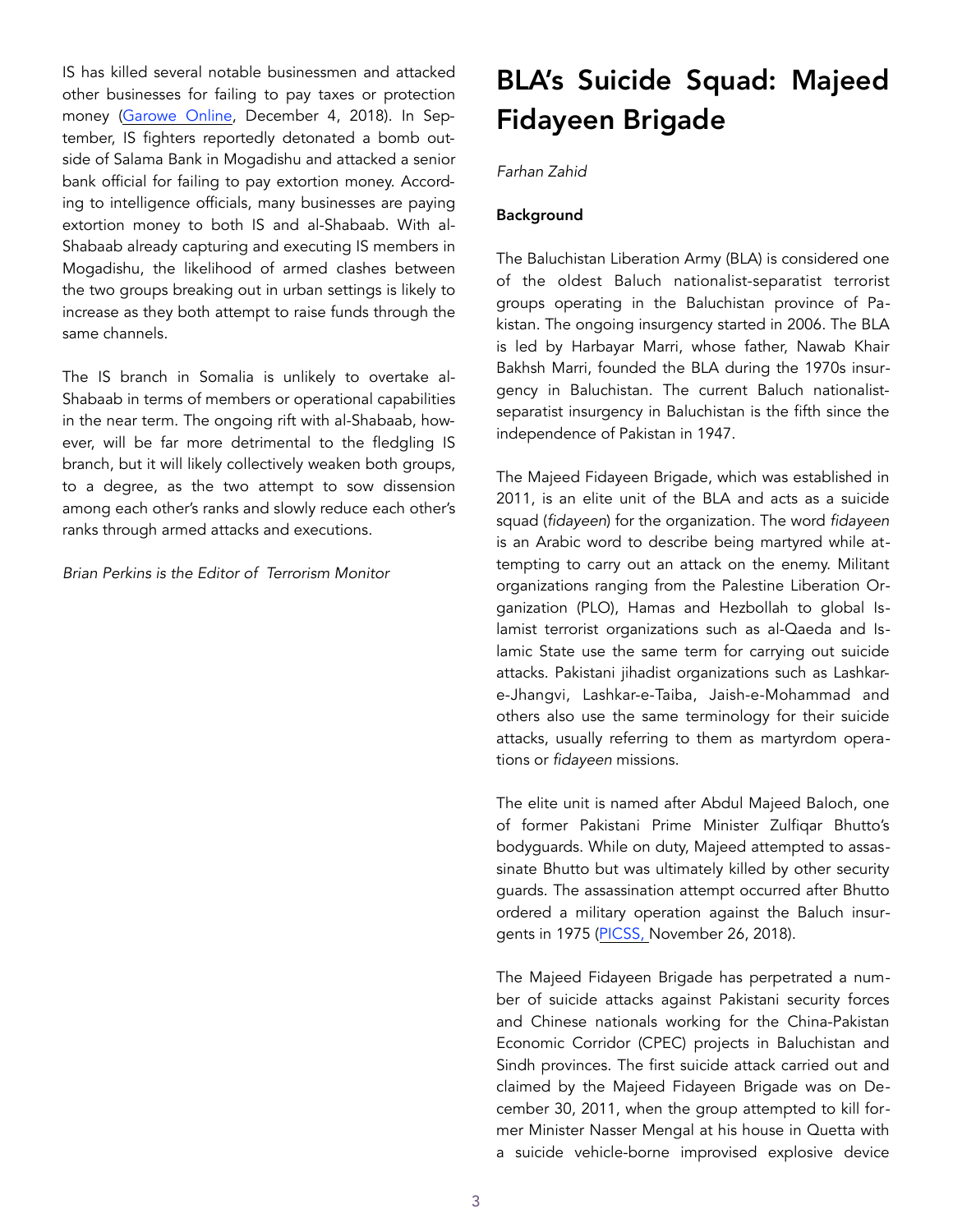(SVBIED). The attack, which was formally claimed by the BLA, left 13 people dead and 30 more injured (Express [Tribune,](https://t) December 31, 2011). The second attack was carried out on August 11, 2018, against Chinese engineers traveling in a bus in Dalbandin. Three Chinese engineers and five others were injured [\(Dawn](https://www.dawn.com/news/1426367), August 11, 2018). The third and most recent *fidayeen* attack was against the Chinese consulate in Karachi on November 23, 2018, in which two police officers and two visa applicants were killed as well as all three *fidayeen*, who were killed during a shootout with the security forces ([BBC Asia,](https://www.bbc.com/news/world-asia-46313136) November 23, 2018).

### Leadership, Tactics and Operational Capabilities

BLA's central command provides directions for perpetrating suicide attacks against targets in Pakistan. Aslam Baloch a.k.a. Achu (original name was Takari Mohammad Aslam and son of Rahim Dad) headed the unit until his death in Kandahar during a suicide attack in Decem-ber 2018 ([Daily Times,](https://dailytimes.com.pk/337423/chinese-consulate-attack-mastermind-killed-in-afghanistan/) December 26, 2018). His son, Rehan Baluch, carried out the August 2018 suicide attack on Chinese engineers in Dalbandin, Baluchistan. Until his death, Aslam vowed to carry out more suicide attacks against Chinese citizens working on CPEC projects and Pakistani security forces. He used to primarily operate in the southern districts of Baluchistan. Second level commanders of the unit include Bashir Zeb, Noor Baksh Mengal, Rehman Gul, Agha Sher Dil, and Commander Hamal. Sindh's Counter Terrorism Department also named these commanders as master-minds of the attack in Karachi [\(Dawn,](https://www.dawn.com/news/1447419) November 24, 2018).

The group receives its funding from Baluch dissidents living abroad, such as in Europe and North America. It is widely believed that the Majeed Fidayeen Brigade and its parent organization BLA receive funding through Hawala and Hundi networks.

According to one security official, the commanders received direct orders from the commander of the unit to prepare suicide bombers and select a target for the suicide attack against the Chinese and Pakistani government. Leadership then provides money received from donors living abroad. The Majeed Fidayeen Brigade is well-equipped and has access to a number of highgrade weapons that have been used during operations. These weapons include improvised explosive devices (IEDs), anti-personnel and anti-tank mines, grenades, RPGs and various automatic weapons as well as BM-12, 107MM, 109MM type rockets. [1] The Majeed Fidayeen Brigade militants also have sophisticated explosives such as C4 for making suicide vests, and they are also equipped with M4 rifles. The BLA has easy access to weapons as there are many illegal weapons industries manufacturing all kinds of arms—from pistols to antitank mines—in tribal areas (FATA) and some settled districts of Khyber Pakhtunkhwa province.

After the death of Aslam Baluch, it is believed that he will be replaced by one of his second-tier commanders. It is also expected that the Majeed Fidayeen Brigade commanders and high command of BLA will attempt to avenge the death of Aslam and perpetrate more terrorist strikes. Overall, his mysterious assassination in Kandahar has raised eyebrows about his presence there, and of course about enmities the group has with local Islamist groups in Afghanistan.

### **Notes**

[1] Author's discussions with a senior police officer

*Farhan Zahid has done his Ph.D. in Counter Terrorism (Topic: Al-Qaeda-linked Islamist violent Non-State Actors in Pakistan and their relationship with Islamist Parties) from Vrije University Brussels, Belgium. He writes on counter-terrorism, al-Qaeda, Pakistani al-Qaeda-linked groups, Islamist violent non-state actors in Pakistan, militant landscapes in Pakistan and the Afghan Taliban.*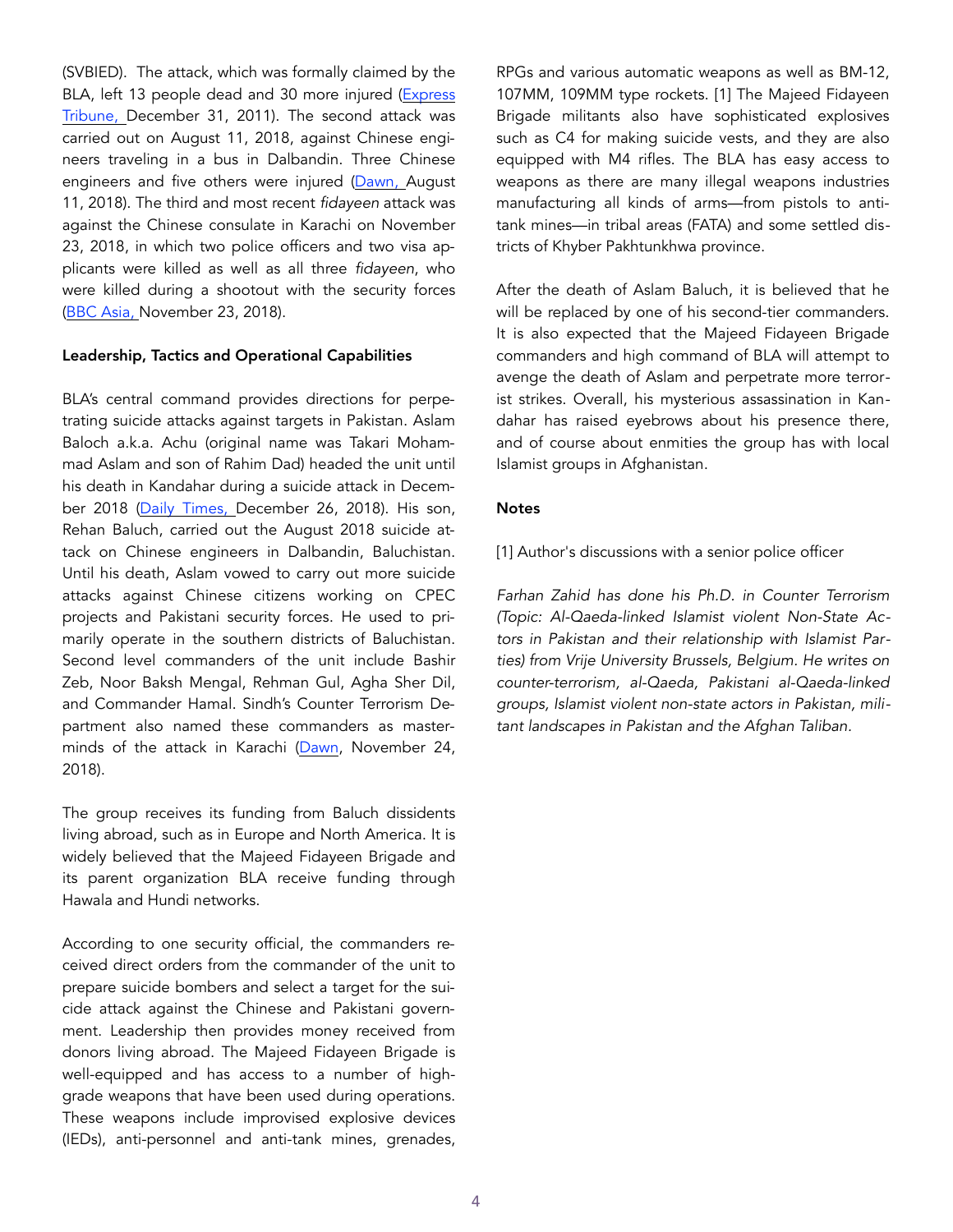# Giza Bus Attack Threatens Egypt's Stability

# *Muhammad Mansour*

Egyptian security forces killed 40 militants in a shoot-out during an operation that targeted three strongholds in Giza province and North Sinai on December 29. A statement by the ministry of interior stated "police confiscated a number of guns, ammunition and explosive charges that were in the possession of the targeted terrorists" (Al-Masry Al-Youm, December 29, 2018). The counter-terror operation, which occurred one day before New Year's Eve, was aimed at foiling militant plans to "destabilize the tourism sector and Christian worship places during the new year and Christmas celebrations."

The security operation came in response to a terrorist attack, less than 10 hours earlier, wherein a roadside bomb hit a bus carrying 14 Vietnamese tourists along a route almost eight miles away from the Giza pyramids. The blast left four people dead and 11 others injured and was the first attack that targeted foreigners in almost two years ([Al-Youm Al-Sabae, D](https://www.youm7.com/story/2018/12/28/%25D8%25A7%25D9%2584%25D9%2586%25D8%25A7%25)ecember 28, 2018).

The Ministry of Interior explained that the improvised explosive device (IED) was hidden beside a wall but did not yet blame any suspects and no one has claimed responsibility for the attack. Yet, it is likely that either the Hasm movement or Lew al-Thawra group—Islamist militants that emerged after the crackdown on Muslim Brotherhood in 2014—were involved, given "both groups were in charge of similar attacks in the past which left limited damage, also Hasm operates in the area where the operation is carried out" said Mounir Adeeb, a counter-terror expert in Cairo, "The attack is meant to scare the government of the return of largerscale militant operations that hard-hit the tourism sector and affected the overall security situation in the 1990s" Adeeb added. [1]

The crackdown on Hasm militants a week earlier which resulted in the death of eight members and arrest of four others likely would not have prevented other potential members of the group from carrying out the IED attack on the tourist bus ([Al-Masry Al-Youm,](https://www.almasryalyoum.com/news/details/1352857) December 20, 2018).

Egypt's Prime Minister Mostafa Madbouly told local TV, "The bus deviated from the route secured by the security forces…We have been in contact with the embassy of Vietnam to contain the impact of the incident, and what is important now is to take care of the injured," he said ([Tahrir News,](https://www.tahrirnews.com/Story/1214242/%D9) December 28, 2018). The bus driver later told local media he had followed a standard tourist bus route.

The bus bombing comes at a time when the tourism sector has showed some signs of recovery after nearly eight years of stagnation as a result of the political turmoil that followed the 2011 uprising. In the first six months of 2018, tourism revenue had increased by 77 percent to \$4.781 billion amid an upsurge of visitors. More than 5 million tourists visited the country compared to 3.6 million, an increase of 41 percent compared to same time frame in 2017 ([Al-youm Al-Sabae,](https://www.youm7.com/story/2018/8/29/%D8%A5%D9%8A%D8%B1%D8%A7%D8%AF%D8%A7%D8%AA-%D9%85%D8%B5%D8%B1-%D9%85%D9%86-%D8%A7%D9%84%D8%B3%D9%8A%D8%A7)  August 29, 2018).

Over the past two years, the intensive military operations, coupled with the defeat of the Islamic State (IS) have undermined the scale of terrorist operations across the country, compared to 2015-2016 which witnessed the peak of terrorism in Egypt.

Yet, nothing was more tragic on both the tourism and security situation than the downing of the Russian passenger plane by a bomb planted by IS which left all 224 people on board killed in Egypt's Sinai Peninsula in October 2015. The terrorist attack has indeed embarrassed the Egyptian government to the point President Abdul-Fatah el-Sisi had only admitted that it was a terrorist act almost four months after the crash ([Al-Hayat,](http://www.alhayat.com/article/704174/-%25D8%25AF%25D8%25A7%25D8%25B9%25D8%25B4-%25D9%258A%25D8%25B9%25D9%2584%25D9%2586-%25D9%2585%25D8%25B3%25D8%25A4%25D9%2588%25D9%2584%25D9%258A%25D8%25AA%25D9%2587-%25D) October 31, 2015).

Considering the 224 tourists killed, the terrorist attack is one of the deadliest in Egypt's modern history, and the deadliest air disaster both in the history of Russian aviation and within Egyptian territory. The blow that the attack dealt to Egypt's security situation pushed the Egyptian government to intensify counter-terror campaigns in Sinai.

The campaign has remarkably undermined the IS threat in Sinai but a by-product of the Sinai operation is the emergence of cluster cells such as Hasm, whose members are scattered throughout Egypt's mainland. Hasm members focus more on softer targets, using IEDs detonated remotely or on a timer.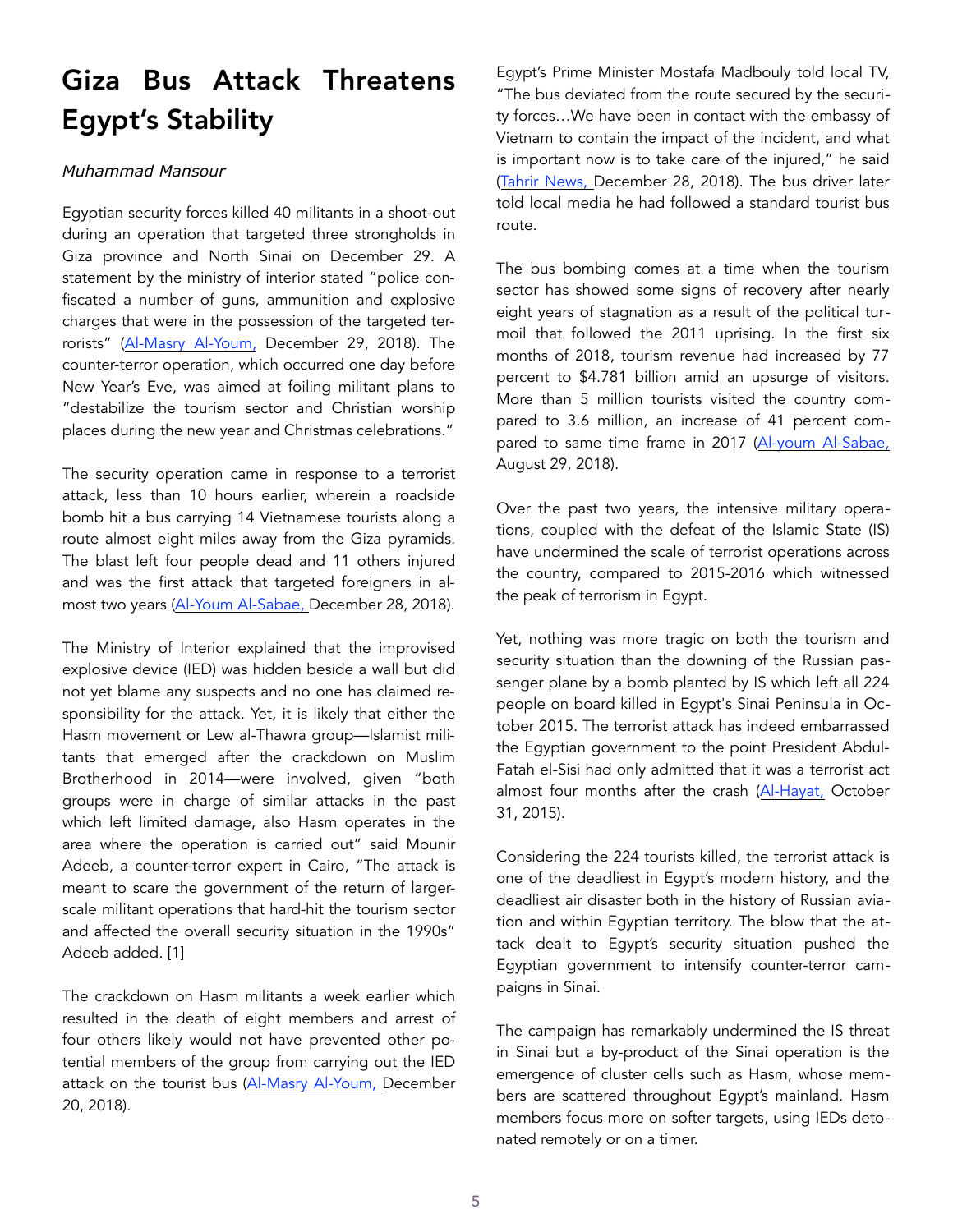Beside targeting tourists, one of the key soft targets is the Coptic Christian community, a minority in Egypt but the biggest Christian community in the Middle East, with a population between 10 to 15 million. For instance, on January 5, a policeman was killed and two other injured as they were trying to defuse an explosive device planted near a church in a slum area in Cairo [\(Al](https://www.albawabhnews.com/3437819)[bawaba News,](https://www.albawabhnews.com/3437819) January 5).

### **Conclusion**

After sustaining heavy losses in the past two years from the military's counter-terror operations, which mainly focused on hard-core militants in Sinai, militant groups in Egypt's mainland are likely to focus on softer targets such as tourists or Coptic Christians rather than directly clashing with the security forces. The militants' goal is engaging in a war of attrition to weaken and embarrass the government. This threat requires extra intelligence work and the launching of preemptive attacks on members of such groups while eliminating the environment that allows extremism to grow, especially in disadvantaged communities and slums.

The Sisi government is working to dismantle slums in the Egyptian mainland where extremism grows and replacing them with satellite cities and compounds. In January, the government inaugurated the country's biggest mosque and cathedral in Egypt's new capital, dubbed the New Administrative Capital, located 30 miles east of Cairo. Security forces have demolished several houses in a populated area adjacent to the Pyramids, close to where the bus blast occurred.

Overall, the government is imposing emergency law in Sinai, and the military has built buffer zones alongside the borders between North Sinai and Palestinian Gaza. In Egypt's mainland, police have carried out several preemptive attacks that killed a significant number of armed militants. Yet, the struggle continues on both sides as the counter-terror operations drive militants to hide in more populated areas in the Delta.

#### **Notes**

[1] Mr. Adeeb was interviewed by the author on January 8, 2019.

*Muhammad Mansour is a highly accomplished investigative journalist with more than ten-year, solid track record of producing high-quality print and online reports for international media outlets, including The Washington*  Post, The Guardian, The Times and Egypt Independent. *He covers a broad range of topics related to Egyptian politics and global affairs. Mansour examines the junctions of Egyptian politics and society as they slowly disintegrate under the pressure of a ruthless military dictatorship. He gave lectures on new media and the Arab Spring in the Czech Republic and India. Mansour is currently a fellow at the Leaders for Democracy program at Maxwell School of Citizenship and Public Affairs at Syracuse University in New York.*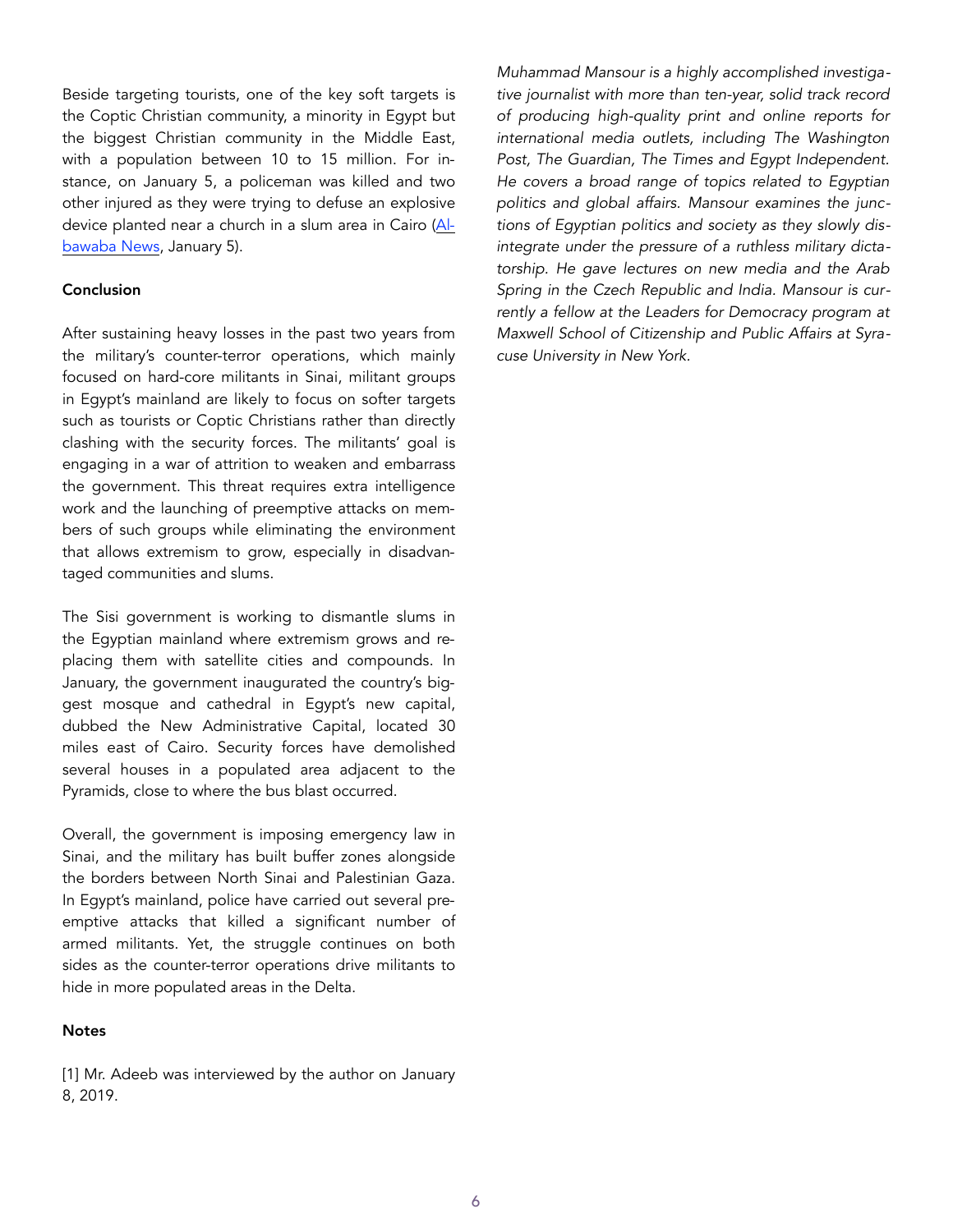# A Tumultuous, Informal Polyarchy: Algeria Between Clans, Old Threats and a Boiling Youth

# *Dario Cristiani*

#### Introduction

As Algeria enters a crucial year for its future, President Abdelaziz Bouteflika's health remains extremely poor and, despite the ambitions of many in Algeria, it is unclear whether the president will be fit enough to run for a fifth term. The Algerian president never fully recovered from the stroke he suffered in 2013. The president struggles to carry out most of his basic tasks, as many Algerian media outlets pointed out after a public appearance at the El Alia cemetery to commemorate the martyrs of the revolution of November 1, 1954—the day the Algerian war of independence began [\(DZ Video,](https://www.dzvid.com/2018/11/01/les-images-troublantes-du-president-bouteflika-a-el-alia/) November 1, 2018). If Bouteflika's health allows him to run for a fifth term, he will undoubtedly win. Despite all the problems, Bouteflika's legitimacy remains significant in the eyes of many Algerians. He was the architect and main protagonist of the national reconciliation, taking the country out of the *décennie noire* (the black decade) of the civil war. The incumbent president still enjoys the support of the most important political, social and economic actors of the country—the army, although with different degrees of intensity, the major parties (FNL, RCD and others), the Forum of Business Leaders (*Forum des Chefs d'Entreprise*) and the General Union of Algerian Workers (*Union Générale des Travailleurs Algériens*) ([Le Point](http://afrique.lepoint.fr/actualites/algerie-les-patrons-derriere-bouteflika-pour-un-cinquieme-mandat-07-09-2018-2249401_2365.php), September 7, 2018; [Le Soir d'Algerie](https://www.lesoirdalgerie.com/actualites/lugta-et-le-fln-appellent-a-un-cinquieme-mandat-11418), September 19, 2018; [Algerie Focus,](https://www.algerie-focus.com/2017/11/presidentielle-2019-rcd-nest-oppose-a-candida) November 6, 2017). In addition, there is no political figure in the current Algerian political landscape capable of winning an election against Bouteflika.

That being said, the Algerian *Pouvior* (the plethora of opaque and informal elites that represent the backbone of the regime) has already entered into a new phase, independent of the Bouteflika's clan. The elites have started repositioning themselves. The political maneuvering became evident in the aftermath of the Oran cocaine scandal, when authorities seized about 701 kilograms of cocaine at the port of Oran in late May 2018. The cocaine was found in boxes marked 'halal meat' belonging to Kamel Chikhi, a major import baron with substantial links to the political and military establishment ([Tout Sur L'Algerie](https://www.tsa-algerie.com/plus-de-700-kg-de-cocaine-saisis-sur-un-bateau-au-port-doran/), May 29, 2018). This scandal triggered a major purge in the security forces, beginning with the dismissal of the once-powerful head of the General Directorate for National Security (*Directeur Général de la Sûreté Nationale*—DGSN), Major General Abdelghani Hamel, who was replaced by Colonel Mustapha Lahbiri ([Jeune Afrique,](https://www.jeuneafrique.c) June 27, 2018).

While this latest development is not necessarily something new in Algerian history, the scale, rapidity and depth of this reorganization has been so significant and abrupt that it appears to be the beginning of a systemic shift toward a new balance of power. It also raises questions whether these changes might impact the efficiency of the Algerian security forces as old and new threats weigh on the country as it goes through the presidential elections in a time of economic instability and increasing uncertainty.

## The 'Return' of the Army: Purges, Clans, and New Cleavages

One of the major achievements of the Bouteflika's era has been the return of the presidency to the center of the national political landscape. Although the military favored his rise to the presidency at the end of the 1990s, he progressively brought the main reins of control back to the presidency, a process that culminated in the dismissal of the once powerful Department of Intelligence and Security (*Département du Renseignement et de la Sécurité*—DRS) and its historical leader, General Mohamed Mediène (a.k.a. Toufik). However, the dynamics of the recent months suggest that this trend is somehow reversing and, paradoxically, the demise of Toufik can also be considered the beginning of a new trend. The end of the DRS encouraged and strengthened the role of the Army Chief of Staff and Deputy Minister of National Defense, Ahmed Gaïd Salah, who also played a crucial role in the dismissal of the former DRS leader. Salah's opposition to Toufik became increasingly evident between 2013 and 2015 ([Jeune Afrique,](https://www.jeuneafrique.com/mag/235779/politi) June 16, 2015). The marginalization of Toufik, the deterioration of Bouteflika's health and increasing friction between Salah and the presidential entourage concurred to reinforce Salah, whose centrality to the system is now very significant. Some press sources consider Salah the actual referee in shaping the future of the country and Boutefli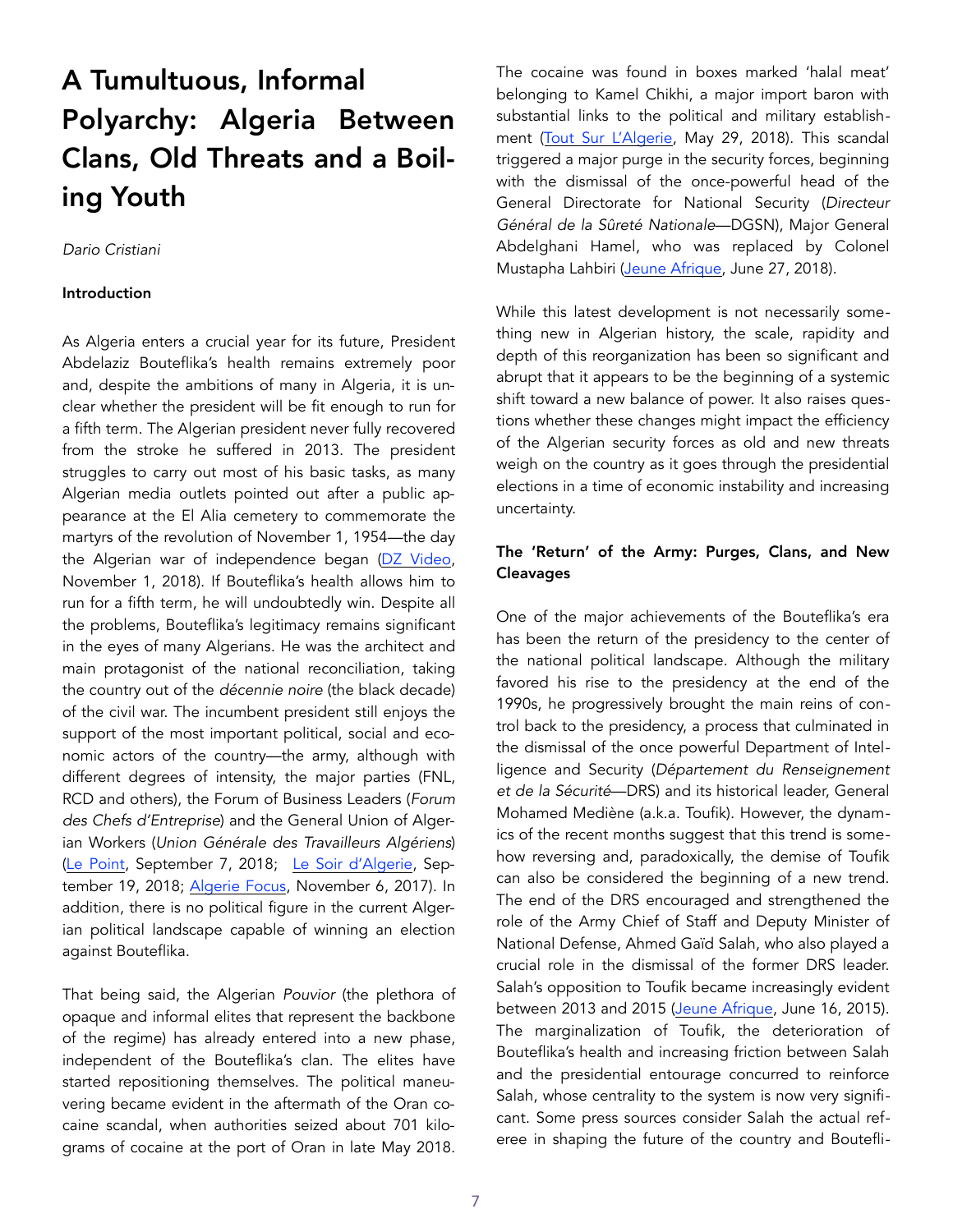ka's succession or reelection ([HuffPost Maghreb,](https://www.tsa-algerie.com/dernier) January 8, 2018).

Salah's increasing centrality and freedom of action became evident as the reorganization of the security forces started at the end of June 2018. Three distinct groups and clans seem to be emerging within the Algerian military—Salah's clan, officials loyal to Toufik and those loyal to General Bachir Tartag, the current head of the Department of Surveillance and Security (*Département de Surveillance et de Sécurité*—DSS)—heir to the DRS and the military clan considered closer to the presidency ([Monde Afrique](https://mondafrique.com/algerie-gaid-salah-maitre-du-jeu-par-defaut/), January 9, 2018). However, one striking element of this reorganization and rising fragmentation is that all of these officers are rather old. Salah can play the card of belonging to the "generation of 1954" to boost his legitimacy while Mediène and Tartag—the latter is much younger—entered the security forces between the 1960s and the 1970s. There is little trace of the emergence of new, younger players within the security forces. Before his dismissal, Hamel was, to a certain extent, the representative of a new generation; a military generation that was on the frontline against jihadism in the 1990s and wanted to promote a less politicized and more professional army. The continuous marginalization of this generation, however, might represent a further problem that the Algerian leadership and security forces will have to cope with in the coming years, and will interlock with the current power competition within the army. The above-described dynamics are occurring in a security environment in which security risks are diversifying. There are classic security threats, such as jihadism, but also new and more fluid threats associated with economic problems and the potential for youth protests and discontent.

## A Still Relevant Terrorist Threat

The regional presence of jihadist organizations, such as al-Qaeda in the Islamic Maghreb (AQIM) and the Islamic State (IS), while not being systemic threats, still represent a problem. The latter has struggled to establish itself in Algeria, but its reorganization in Libya and the freedom of movement it enjoys there represents a significant concern for the Algerian leader (See Terrorism [Monitor,](https://jamestown.org/program/the-islamic-state-in-libya-operational-revival-geographic-dispersal-and-changing-paradig) December 3, 2018). After eradicating the domestic threat posed by AQIM's predecessors—the Armed Islamic Group of Algeria (*Groupe Islamique Armé*—GIA) and the Islamic Group for Preaching and Combat (*Groupe Salafiste pour la Prédication et le*  *Combat*—GSPC)—between the late 1990s and early 2000s, the Algerian counter-terrorism pressure pushed the organization away from the national territory. AQIM went through a major, strategic change, becoming more focused on the Sahel, while the Maghrebi area serves more as a logistics base (See [Terrorism Monitor,](https://jamestown.org/program/ten-years-al-qaeda-islamic-maghreb-evolution-prospects/) May 5, 2017).

While AQIM does not represent the existential threat that its predecessors represented, it still has the capability to strike Algeria, as the In Amenas attack proved. The memory of this attack is particularly relevant as the Algerian oil sector continues to suffer from numerous problems and the country's leadership is desperately trying to revive it [\(Le Bourse {Algiers}](http://bourse-dz.com/sonatrach-tous-les-indicateurs-au-rouge-2/), January 13; [Lib](https://www.liberte-algerie.com/actualite/la-production-dhydrocarbures-toujours-en-baisse-307298)[erte Algerie](https://www.liberte-algerie.com/actualite/la-production-dhydrocarbures-toujours-en-baisse-307298), January 13). The CEO of Sonatrach, Abdelmoumene Ould Kaddour, has increased efforts to bring international oil companies back to the country. Eni and Total recently signed agreements with Sonatrach to start offshore explorations (El Watan, October 30, 2018). An increased presence of international oil companies in the country, however, could represent a tempting occasion for a group such as AQIM, which has recently released statements and threats concerning the potential for "economic jihad" in the Maghreb.

Economic jihad could represent a cost-effective opportunity for the group to regain greater operational capability in the Maghreb, not necessarily with an attack as sophisticated as the one of In Amenas, but potentially with less sophisticated attacks involving smaller cells that require less training and resources and have greater freedom of movement. Against this backdrop, an increasingly divided army could exacerbate Algeria's vulnerability to such threats. The abrupt changes in the leadership of several units, military regions, etc. might reduce the short-term capacities of local units in the transitional period while the new leaders get acquainted with the realities in which they are called to operate. Although many of the military chiefs that took over are seasoned military officers, the local peculiarities of each Algerian territory necessarily require time to adapt and grasp their complexity. The perception of uncertainty burdening the army might reduce its efficiency, as local military chiefs put more energy into playing politics to avoid problems or take advantage of the situation. Lastly, ambitious lower-ranking officials might perceive this period of increasing fragmentation and shifting balances within the army as an opportunity to pursue their ambitions. While these elements do not necessarily imply a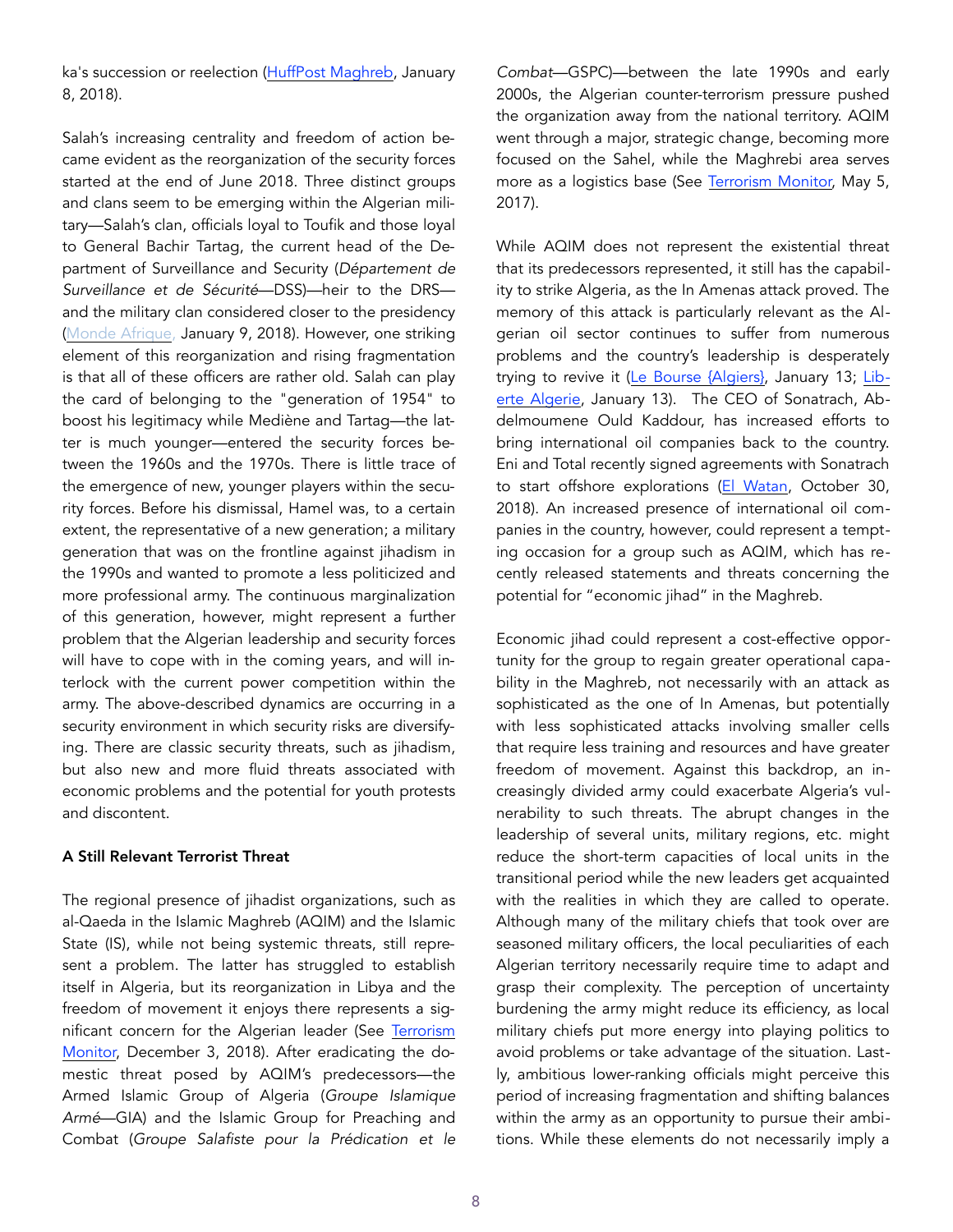weakening of the Algerian security capacities—which remain significant particularly on a regional level—at the same time they can create short-term vulnerabilities that regional terrorist actors can exploit.

#### Economic Fragility, Youth Ambitions, and New Risks

Traditional security threats are not the only significant threats Algeria will face in the coming months and years that can be exacerbated by growing fragmentation within the army and the political elites. The economy represents a major problem with the potential to undermine stability more than terrorism. Algeria has experienced a tumultuous economic period since 2014, when global oil prices plummeted. However, as global oil prices regained some momentum, Algeria increased government spending by 7.9 percent, turning slightly away from years of austerity. ([Jeune Afrique,](https://www.jeuneafrique.com/497369/economie/loi-de-finances-2018-vers-la-fin-de-la-politique-dausterite-en-algerie/) November 28, 2017, [La Tribune](https://afrique.latribune.fr/afrique-du-nord/algerie/), October 10, 2017).

The next five years will likely be particularly troublesome. The first generation that did not experience the civil war in person will enter the job market as low-skilled workers or as young, ambitious graduates. While many of them have family stories concerning the brutality of those years, they have not experienced this violence directly. In addition, these new generations are not used to the methods and the logic that have characterized protest movements in Algeria over the past twenty years. While the Algerian population is often misleadingly described as apathetic, it is in fact very lively. Protests and strikes are widespread in Algeria.

In many cases, protests serve as a means to access material benefits and, from a functional perspective, replace ballots. The protests rarely question the legitimacy of the regime and the system, and security forces have avoided cracking down on them too harshly to avoid turning them into a unified, national protest front. These protests often have a local and material focus and fade as soon as demands are met. However, for the younger generations, this logic might not be valid. First, they are not "socialized" to these methods of protests, and might express their dissatisfaction in more troublesome and violent ways. Secondly, there is a shift in the models of life and the ambitions of Algerian youth. This is evident in the rapid and widespread success of Algerian hip hop, rap, and trap singers and the symbolic universe this music promotes.

The videos and the songs of these artists receive millions of views on YouTube and other social media platforms, and represent a microcosm of the ambitions of many young Algerians: living a more glamorous and materialist life compared to that of their parents, with global brands, shopping in European capitals, powerful cars, and an opening to the external world that represents a rupture with the classic Algerian obsession for autarchy. The Algerian elites are increasingly aware of the threat represented by this dynamic. In October 2018, the Algerian Prime Minister Ahmed Ouyahia said openly that the riots of October 5, 1988—the beginning of the process that culminated in the elections in which the FIS won—did not signal the beginning of the democratic development of Algeria, but were instead what brought the country towards "anarchy, then instability and finally barbaric terrorism" [\(Algerie Press Service](http://www.aps.dz/alger), October 6, 2018). In early 2019, Salah also warned that without stability there could not be development (Maghreb Emergent, January 10).

These younger generations, while having family memories and narratives of violence, will be the first generation that did not experience the direct destruction of the civil war. As such, the psychological buffer represented by the memory of the civil war will inevitably erode. They are not accustomed to the logic of protests which have characterized Algeria over the past 20 years. This implies that the logic of protests to access material benefits might soon be replaced by the logic of protest against a system that does not allow them to live the life they desire. This can increase the potential for instability, or worse, create a social environment in which radical ideologies can spread.

## Conclusion

Independent of Bouteflika's decision to run for a fifth term, the transition and reorganization of the Algerian *pouvoir* has begun, and the restructuring and purges in the security forces are a clear signal that this reorganization has systemic depth and that elites' infighting is becoming more visible to the public. Against this backdrop, Salah is playing an increasingly central role and becoming more independent from the presidential clan as he tries to place himself at the center of the system to influence the process in the coming years. This dynamic has triggered the reaction of other key power players within the security forces, causing increased factionalization within the army. This evolution interlocks with the